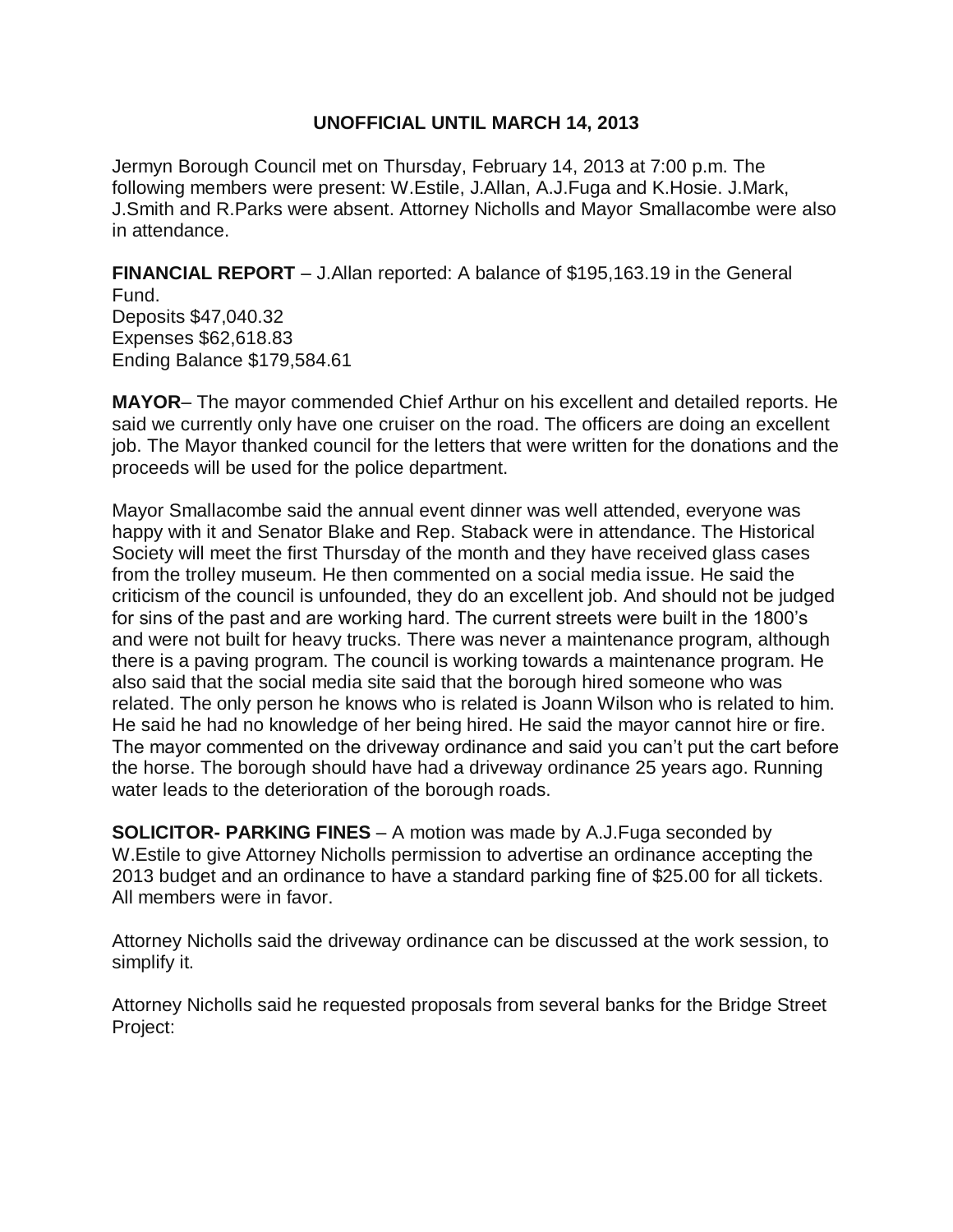- 1. Penn Security 5 years 2.74% 10 years 3.24% Bank fees -\$1500.00
- 2. F&CB 5 year 2.99% Prime plus / legal fees/in house bank fees
- 3. Landmark 5 year 1.99% 10 year/3.65% / no bank charges

A motion was made by J.Allan seconded by A.J.Fuga to have Solicitor Nicholls enact an ordinance to advertise that Landmark Bank is the lowest percentage rate. All members were in favor.

**PUBLIC INPUT** – M.Newberry presented council with information concerning the upcoming CDBG grant, the end of the month judicial sales and the \$500.00 municipal grant for the concert in the park.

Chief Arthur said the crime watch plans on having the national night out, it may be called Jermyn Days or Jermyn Nights to be held in the park sometime in August. The Crime Watch would like to incorporate the Fire companies. The crime watch are hoping to raise enough funds to have fireworks to attract people. Chief Arthur said the crime watch is in the preliminary stages and want to have a nice program.

Chief Arthur addressed the alternate parking ordinance. He said he has received numerous complaints that the residents were unaware of the ordinance. He suggested re-visiting the ordinance or putting the signs back up.

Chief Arthur said he has received complaints about a wood burner in the 600 block of Madison Avenue. The fire department has been dispatched to this location. The next door neighbor said she gets smoke in her home and had to put a wet washcloth over her face. It is a heavy smoke issue and in the Chiefs opinion a health and safety issue.

Mayor Smallacombe said he thought the fireworks was a great idea and that he proposed it back in 2004.

W.Estile said the Crime Watch is looking for members and the food at this year's Night Out will be free.

K.Hosie said she will be glad to help out.

**INVOICES**– A motion was made by A.J.Fuga seconded by W.Estile to pay the invoices in the amount of \$2644.29. All members were in favor.

**PUBLIC SAFETY** – A.J.Fuga explained that the Chevy cruiser has been stripped of any police equipment and is headed for the crusher. The explorer is at Gibbons Ford for a transmission problem but has not been diagnosed yet. Mr. Fuga said he realizes there are budget problems but the Crown Vic is being used constantly and we will run it into the ground. He said there are no grants out there. He said council has to look into the purchasing a new vehicle soon. Chief Arthur said a new vehicle is \$11,000.00 a year for three years. Mr. Fuga said we have to discuss it at the work session.